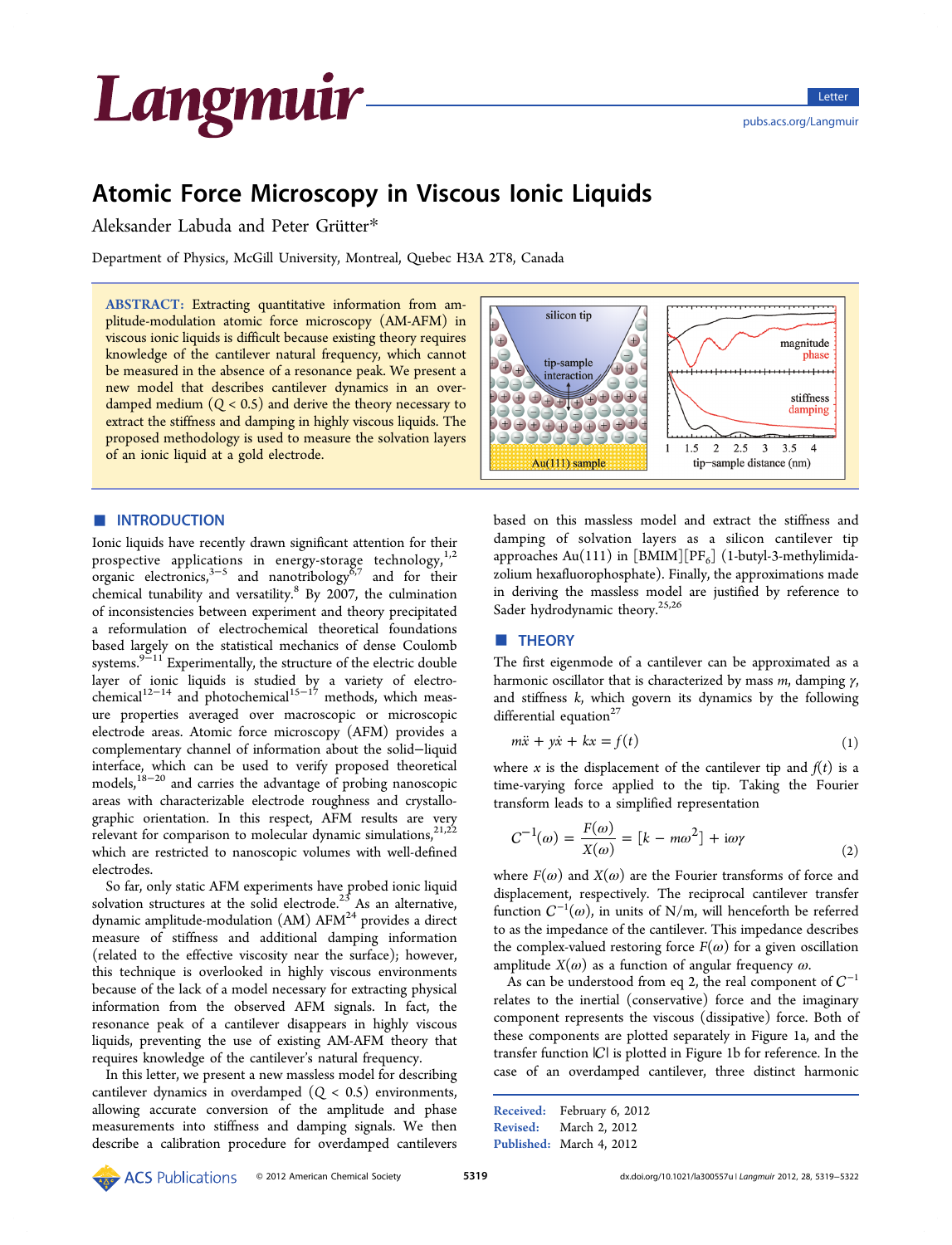<span id="page-1-0"></span>

Figure 1. a) Real and imaginary components of the cantilever impedance  $C^{-1}$  of an overdamped cantilever (solid lines). Dotted line represents the imaginary impedance of an underdamped cantilever, which is the more familiar case in AFM. b) The corresponding magnitude transfer function  $|C|$  is shown for both cases. For an overdamped cantilever,  $|C|$  rolls off below the natural frequency and no resonance peak is observed.

oscillator regimes become clear: constant, linear, and quadratic relating to stiffness, damping, and mass, respectively.

Experiments aiming to extract stiffness and damping information should be performed around the intersection of the two first regimes, which coincides with the roll-off frequency of the transfer function  $|C|$ , as seen in Figure 1. Notice that the impedance  $C^{-1}$  up to the roll-off frequency is unaffected by the mass parameter; the inertial component remains nearly constant because  $k \gg m \omega^2$ . Therefore, mass can be disregarded in overdamped environments when experiments are performed near or below the roll-off frequency, simplifying eq 2 into

$$
C^{-1} = k + i\omega\gamma \tag{3}
$$

In an experimental setting, the cantilever transfer function  $C$ is measured, which can be expressed by its magnitude

$$
|C| = \frac{1}{k} \frac{1}{\sqrt{1 + \left(\frac{\omega}{\omega_{ro}}\right)^2}}
$$
(4)

and phase

$$
\theta_C = -\text{atan}\left(\frac{\omega}{\omega_{ro}}\right) \tag{5}
$$

This describes a first-order low-pass filter with a roll-off frequency  $ω_{ro} = k/γ$ .

Note that  $C = |C|e^{i\theta_C}$  is in fact the cantilever response measured during an AM-AFM experiment. However, the impedance  $C^{-1} = |C|^{-1} e^{-i\theta_C}$  will be used to facilitate the

following derivation because inverting C into  $C^{-1}$  decouples conservative and dissipative forces into real and imaginary components, respectively, as can be understood from eq 3.

Projecting the complex-valued vector  $C^{-1}$  onto real and imaginary axes (using basic trigonometry) provides a convenient way to isolate the stiffness and damping by

$$
k = |C|^{-1} \cos \theta_C \tag{6}
$$

$$
\omega \gamma = -|C|^{-1} \sin \theta_C \tag{7}
$$

During the experiment, the stiffness and damping both vary according to tip−sample interactions. Along the real axis, the measured impedance k is the sum of the interaction stiffness  $k_i$ and the cantilever stiffness  $k_c$ . Along the imaginary axis, the measured impedance is  $\omega\gamma$ , where  $\gamma$  is the sum of the interaction damping  $\gamma_i$  and the damping  $\gamma_s$  measured at the start of the experiment. This decomposition is illustrated in Figure 2.



**Figure 2.** Vector decomposition of the cantilever impedance  $C^{-1}$  into inertial  $(R: real)$  and viscous  $(I: imaginary)$  forces. Simple vector subtraction can be used to extract the tip−sample interaction stiffness and damping.

It follows directly from Figure 2 that the tip−sample interaction stiffness  $k_i$  and damping  $\gamma_i$  can be isolated by simple vector subtraction such that

$$
k_{\rm i} = \frac{\cos \theta_C}{|C|} - \frac{\cos \theta_{C_{\rm s}}}{|C_{\rm s}|} \tag{8}
$$

$$
\gamma_{\rm i} = -\frac{1}{\omega} \left[ \frac{\sin \theta_C}{|C|} - \frac{\sin \theta_{C_s}}{|C_s|} \right] \tag{9}
$$

Values carrying a subscript "s" are measured at the start of the experiment, in the absence of tip−sample interaction.

#### ■ **CALIBRATION**

To make use of eqs 8 and 9, the cantilever must be calibrated at the start of the experiment.

First, a thermal spectrum in air provides  $k_c$  via the Sader method.<sup>28</sup> Second, a thermal spectrum in the viscous environment (close to the surface) provides a measure of  $\gamma_s$ directly [fro](#page-3-0)m the roll-off frequency by  $\gamma_s = k_c/\omega_{ro}$ . Third, the sensitivity (nm/V) of the AFM is deduced from the fluctuation−dissipation theorem, which states that the thermal driving force spectrum is  $F_T = 4k_BT\gamma_s$ ; therefore, the measured thermal spectrum converges to  $4k_{\rm B}T\gamma_{\rm s}/k_{\rm c}^{~2}$  at low frequencies (disregarding additional 1/f noise), providing calibrated physical units of fm<sup>2</sup>/Hz.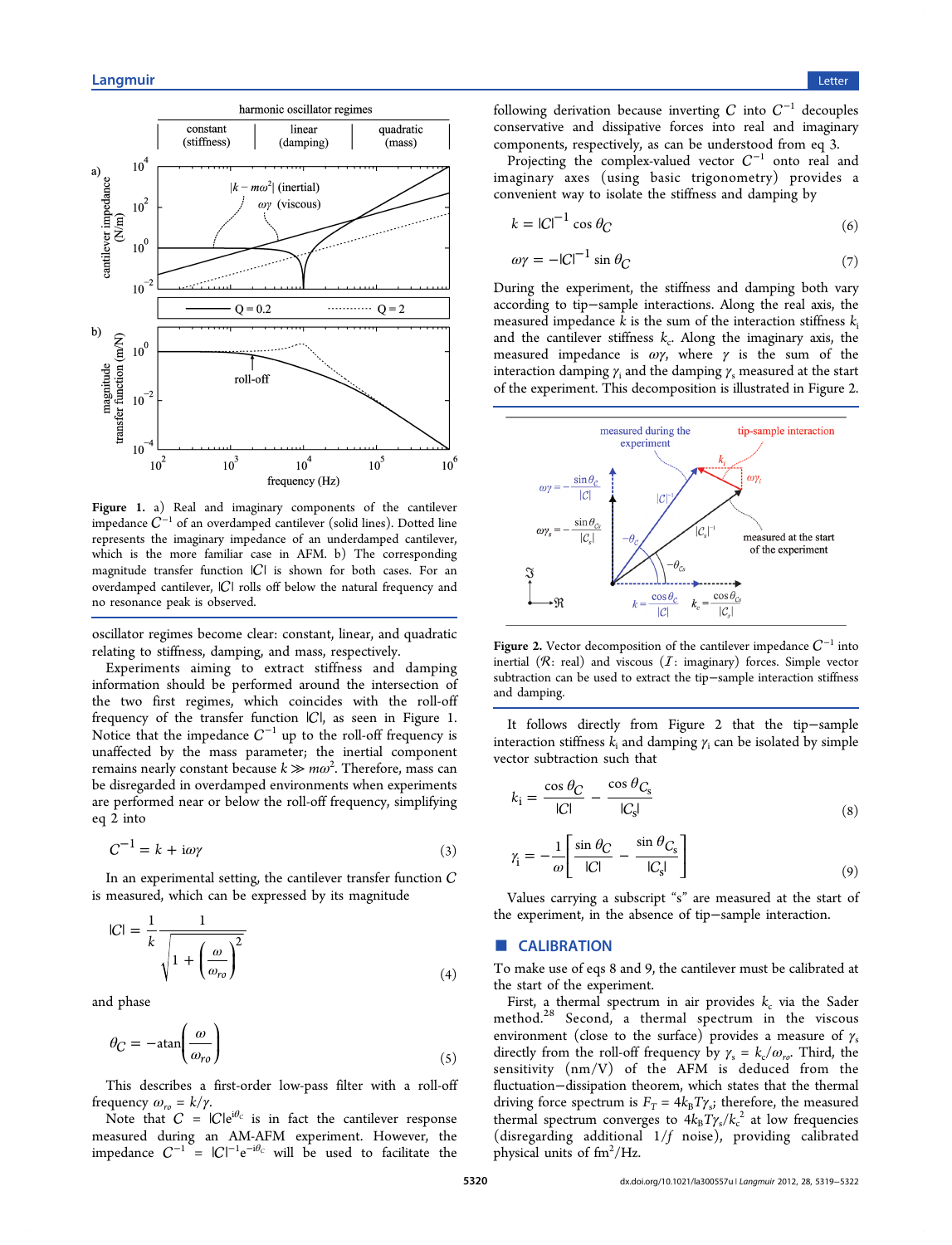<span id="page-2-0"></span>Note that the second and third steps can be performed simultaneously by fitting the following function to the measured thermal spectrum

$$
F_T \times |C|^2 = \frac{4k_B T}{k_c \omega_{ro}} \frac{1}{1 + (\omega/\omega_{ro})^2}
$$
(10)

with sensitivity as a multiplicative fitting parameter.

This calibration procedure was performed in Figure 3. The cantilever  $k_c = 28.5$  N/m was determined from the thermal



Figure 3. Thermal spectrum in air used to calibrate the cantilever dynamic stiffness  $k_c = 28.5 \text{ N/m}$ . The thermal spectrum in  $[BMIM][PF_6]$  was fit using the massless model (eq 10) to extract the roll-off  $f_{\rm ro}$  = 37 kHz and to calibrate the plot in units of fm/  $(Hz)^{1/2}$ . The detection noise was determined independently by acquiring a spectrum at high frequency where the signal is dominated by detection noise rather than thermal noise (not shown).

spectrum in air, and the thermal spectrum in  $\lfloor \text{BMIM} \rfloor \lfloor \text{PF}_6 \rfloor$ established the damping  $\gamma_s = 120 \mu \text{Ns/M}$  and calibrated the measurement into physical units.

At this stage, the AFM can be calibrated with respect to any drive frequency chosen for the experiment. The drive frequency was set to 20 kHz, just below the roll-off frequency of 37 kHz, leading to a cantilever magnitude response of  $|C_s| = 30$  pm/nN as calculated by eq 4 and a phase response of  $\theta_{Cs} = -28^\circ$  as calculated by eq 5.

#### ■ EXPERIME[NT](#page-1-0)

After 30 min of argon purging,  $[BMIM][PF_6]$  was injected into the sealed electrochemical cell on a home-built AFM<sup>29</sup> retrofitted with photothermal excitation. $\rm ^{30}$  The PPP-NCHAuD cantilever approached the Au(111) surface, followed by t[he](#page-3-0) calibration summarized by Figure 3. Pho[to](#page-3-0)thermally driving the cantilever with an effective 7 nN of force amplitude caused an oscillation amplitude of ∼200 pm at the start of the experiment. Selecting a small amplitude linearizes the measurement,  $31,32$ thereby facilitating the interpretation of the acquired data. Two hundred continuous approach curves were acquired a[t an](#page-3-0) approach speed of 70 nm/s using the spectroscopy module of the Nanonis SPM controller. The magnitude and phase response of the cantilever were measured, as shown in Figure 4a. Equations 8 and 9 were used to extract the tip−sample interaction, plotted in Figure 4b.

An oscillato[ry](#page-1-0) stiff[nes](#page-1-0)s profile is observed, with a period of  $~\sim$ 0.7 nm corresponding to the diameter of a [BMIM][PF<sub>6</sub>] ionic pair.<sup>21</sup> The damping, however, is mostly monotonic,<sup>3</sup> with an offset due to squeeze film damping of the cantilever



Figure 4. (a) Measured magnitude and phase of the cantilever-transfer function averaged over 200 approach curves in  $[BMIM][PF_6]$  on Au(111). Note that the magnitude response is simply the measured amplitude divided by the (constant) driving force of 7 nN. (b) The stiffness and damping profiles are recovered using eqs 8 and 9.

that depends on the tip−sample distance a[t](#page-1-0) whi[ch](#page-1-0) the cantilever thermal spectrum was acquired ( $∼1 \mu m$  in this experiment).

This measurement represents the first step toward quantitative studies of ionic-liquid solvation layers. With an accurate measure of the stiffness and damping profiles, further studies can investigate subtle changes in these profiles as a function of the electrochemical potential in order to extract information about the electric double-layer structure for direct comparison to proposed theoretical models.

### **USTIFICATION OF APPROXIMATIONS**

We must justify two noteworthy approximations made in the derivation of the massless model: (1) the damping  $\gamma_s$  is frequency-independent and  $(2)$  the mass *m* is negligible.

On the contrary, the hydrodynamic theory of Sader predicts a frequency-dependent damping for overdamped cantilevers.<sup>25</sup> However, the reviewed theory for cantilevers near rigid walls suggests that damping converges to a constant value as t[he](#page-3-0) cantilever−sample distance decreases.<sup>26</sup> As long as the damping is dominated by interaction with a rigid sample, as in our experiment, the approximation of a [con](#page-3-0)stant  $\gamma_s$  holds true.

For low Reynolds numbers  $(<0.1)$ , which are characteristic of overdamped environments, hydrodynamic theory predicts that the effective fluid mass loading of a cantilever decreases as the cantilever approaches the sample.<sup>26</sup> This suggests that the massless approximation of our model is even better than originally expected.

#### ■ **CONCLUSIONS**

A massless model, described only by stiffness and damping, suffices to describe the dynamics of an overdamped cantilever up to the roll-off frequency. This simple two-parameter model allows the conversion of phase and amplitude measurements into stiffness and damping for overdamped cantilevers, thereby expanding the capabilities of dynamic AFM to the very low Q regime for quantitative studies of ionic liquids and other highly viscous liquids.

#### ■ AUTHOR INFORMATION

#### Corresponding Author

\*E-mail: grutter@physics.mcgill.ca

The auth[ors declare no competing](mailto:grutter@physics.mcgill.ca) financial interest.

**Notes**